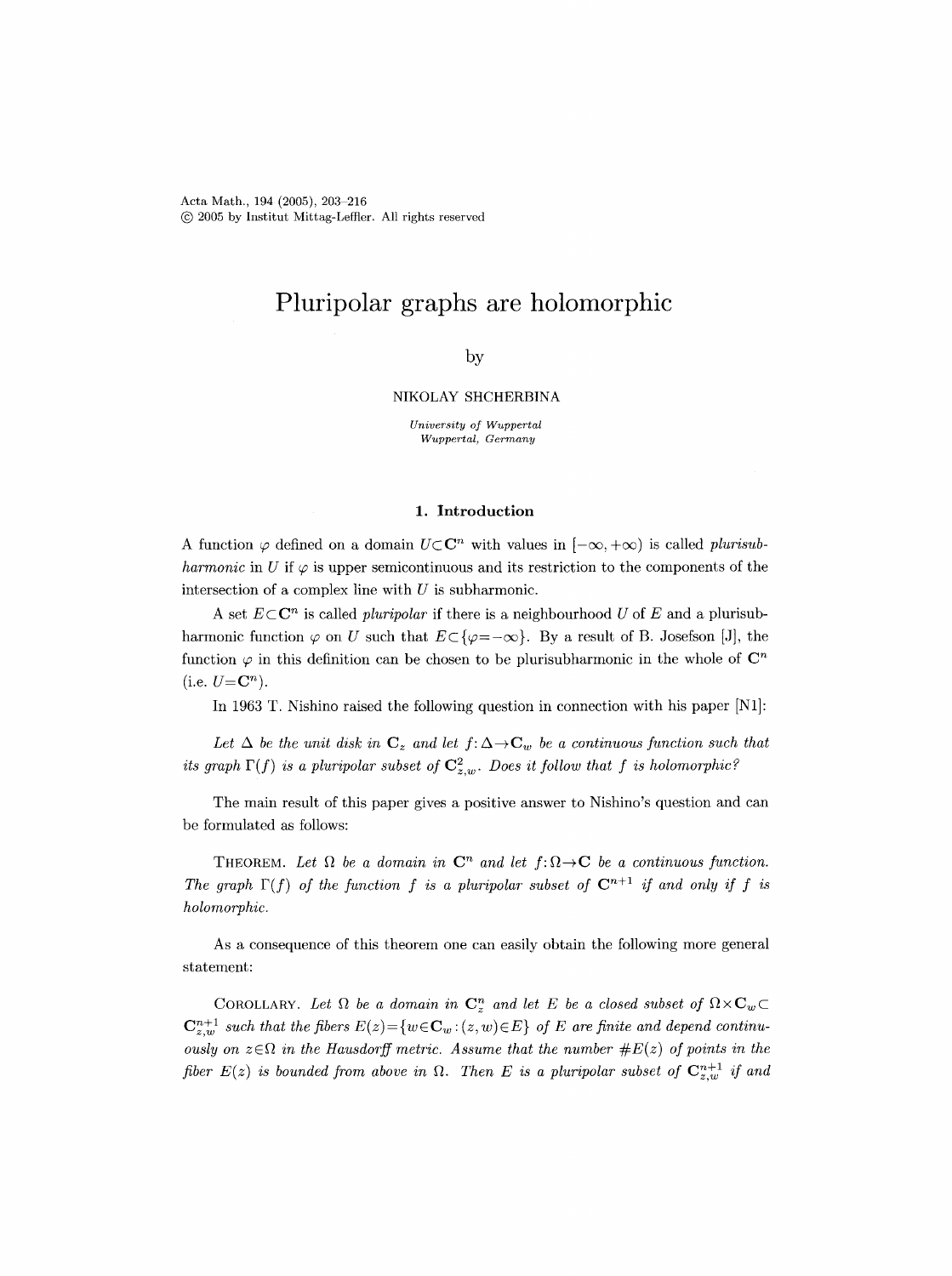*only if it has the form* 

$$
E = \{(z, w) \in \Omega \times \mathbf{C}_w : w^m + a_1(z)w^{m-1} + \dots + a_m(z) = 0\},\tag{1}
$$

where the functions  $a_1(z), a_2(z), ..., a_m(z)$  are holomorphic in  $\Omega$ .

Note that the proof of the theorem cannot be directly applied to the set  $E$  described in the corollary. Namely, the topological argument used in the proof of Lemma 3 and based on the fact that the first homology group  $H_1(\Omega \times \mathbf{C}_w \backslash \Gamma(f),\mathbf{Z})$  is nontrivial does not work in this case. In the last section of the paper we construct an example of a compact subset E of  $\bar{\Delta} \times C_w \subset C_{z,w}^2$  ( $\Delta = \{z : |z| < 1\}$ ) with finite fibers  $E(z)$  depending continuously on  $z \in \bar{\Delta}$  in the Hausdorff metric such that  $H_1(\Delta \times \mathbf{C}_w \setminus E, \mathbf{Z})=0$ . In particular, there is a neighbourhood  $U(E)$  of E which does not contain any subset of  $\Delta \times \mathbf{C}_w$  defined by a Weierstrass pseudopolynomial (i.e. defined by the equation (1) with  $a_1(z), a_2(z), ..., a_m(z)$  being continuous functions in  $\Omega$ ).

*Remark.* In the special case when the function  $f$  is assumed to be  $C^1$ -smooth and its graph  $\Gamma(f)$  is assumed to be completely pluripolar (i.e.  $\Gamma(f)=\{\varphi=-\infty\}$  for some function  $\varphi$ , plurisubharmonic in a neighbourhood of  $\Gamma(f)$ ), a positive answer to Nishino's question was given by Ohsawa [O] using  $L^2$ -estimates for  $\bar{\partial}$ . In this case one can also apply Pinchuk's method adapted to  $C^1$ -surfaces in [CH, pp. 59–62] and construct, to get a contradiction, a one-parameter family of holomorphic disks  ${D_{\alpha}}_{\alpha}$  attached to a totally real piece of  $\Gamma(f)$  by an arc on the boundary. Restricting the plurisubharmonic function  $\varphi$ such that  $\Gamma(f) \subset {\varphi}=-\infty$  to each of these disks, we get that  $\varphi = -\infty$  on  $D_{\alpha}$  and, hence,  $\bigcup_{\alpha} D_{\alpha} \subset \{\varphi = -\infty\}$ , which gives the desired contradiction, since the set  $\bigcup_{\alpha} D_{\alpha}$  has real dimension 3. Note that neither of the methods mentioned here can be applied to prove our theorem.

*Acknowledgement.* Part of this work was done while the author was a visitor at the Max Planck Institute of Mathematics (Bonn). It is my pleasure to thank this institution for its hospitality and excellent working conditions. I would like to thank E.M. Chirka who communicated to me the problem stated above, T. Ohsawa for informing me that the problem was first raised in 1963 by T. Nishino, and E.L. Stout for pointing out to me the reference for the paper [A].

## **2. Preliminaries**

For bounded nonempty sets  $E_1$  and  $E_2$  in  $\mathbf{C}_w$ , the *Hausdorff distance* is defined as

$$
d(E_1, E_2) = \sup_{w_2 \in E_2} \inf_{w_1 \in E_1} |w_1 - w_2| + \sup_{w_2 \in E_1} \inf_{w_1 \in E_2} |w_1 - w_2|.
$$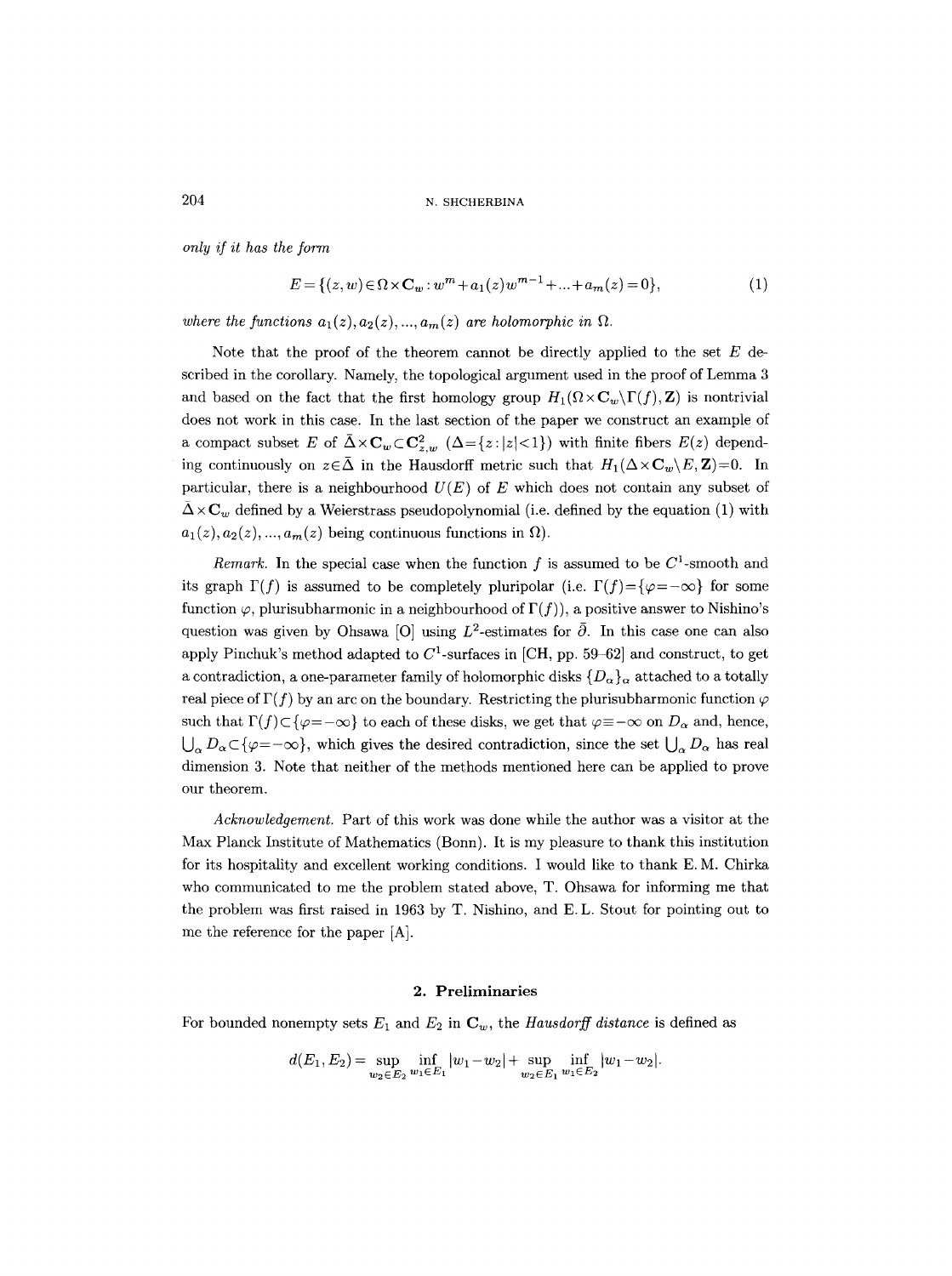A family of compact sets  $E(z)$  in  $\mathbf{C}_w$  parametrized by  $z \in \Omega \subset \mathbf{C}_z^n$  is said to be *continuously dependent on z in the Hausdorff metric* if, for each sequence  $\{z_n\}_{n=1}^{\infty}$  of points in  $\Omega$ converging to a point  $z_0 \in \Omega$ , one has  $d(E(z_n), E(z_0)) \to 0$  as  $n \to \infty$ . In particular, if  $\Omega$ is a domain in  $\mathbb{C}_z^n$  and E is a nonempty closed subset of  $\Omega \times \mathbb{C}_w$  with bounded fibers  $E(z) = \{w \in \mathbb{C}_w : (z, w) \in E\}$  depending continuously on  $z \in \Omega$  in the Hausdorff metric, then each fiber  $E(z)$ ,  $z \in \Omega$ , is nonempty.

For a compact set K in  $\mathbb{C}^n$ , the *polynomial hull*  $\widehat{K}$  of K is defined as

$$
\widehat{K} = \{ z \in \mathbf{C}^n : |P(z)| \leq \sup_{w \in K} |P(w)| \text{ for all holomorphic polynomials } P \text{ in } \mathbf{C}^n \}.
$$

The set K is called *polynomially convex* if  $\widehat{K} = K$ .

The first simple lemma is classical and follows, for example, from Theorem 4.3.4 **in [H],** 

LEMMA 1. A compact set K in  $\mathbb{C}^n$  is polynomially convex if and only if for any *point*  $Q \in \mathbb{C}^n \setminus K$  *there is a function*  $\varphi$ *, plurisubharmonic in*  $\mathbb{C}^n$ *, such that* 

$$
\sup_{z \in K} \varphi(z) < \varphi(Q). \tag{2}
$$

LEMMA 2. Let K be a polynomially convex compact set in  $\mathbb{C}^n$  and let E be a pluri*polar compact set in*  $\mathbb{C}^n$ . Then the set  $\widehat{K \cup E} \setminus K$  is pluripolar.

*Proof.* From pluripolarity of the set E it follows that there is a function  $\varphi_E$ , plurisubharmonic in  $\mathbb{C}^n$ , such that  $E \subset \{ \varphi_E = -\infty \}$ . To prove Lemma 2, we shall prove that  $\widehat{K\cup E}\setminus K\subset \{\varphi_E\!=\!-\infty\}.$ 

Assume, by contradiction, that there is a point  $Q \in \widehat{K \cup E} \setminus K$  such that  $\varphi_E(Q) > -\infty$ . Since  $Q \notin K$ , and since the set K is polynomially convex, it follows from Lemma 1 that there is a function  $\varphi_K$ , plurisubharmonic in  $\mathbb{C}^n$ , such that

$$
\sup_{z \in K} \varphi_K(z) < \varphi_K(Q).
$$

Then, for  $\varepsilon$  positive and small enough, one also has that

$$
\sup_{z \in K} (\varphi_K(z) + \varepsilon \varphi_E(z)) < \varphi_K(Q) + \varepsilon \varphi_E(Q).
$$

Since  $\varphi_E(z) = -\infty$  for  $z \in E$ , it follows that

$$
\sup_{z \in K \cup E} (\varphi_K(z) + \varepsilon \varphi_E(z)) < \varphi_K(Q) + \varepsilon \varphi_E(Q).
$$

By Lemma 1 applied to the function  $\varphi_K + \varepsilon \varphi_E$ , we get that  $Q \notin \widehat{K \cup E}$ . This gives the desired contradiction.  $\Box$ 

The next statement was first proved by H. Alexander (see Corollary 1 in [A]). For the reader's convenience we include its proof.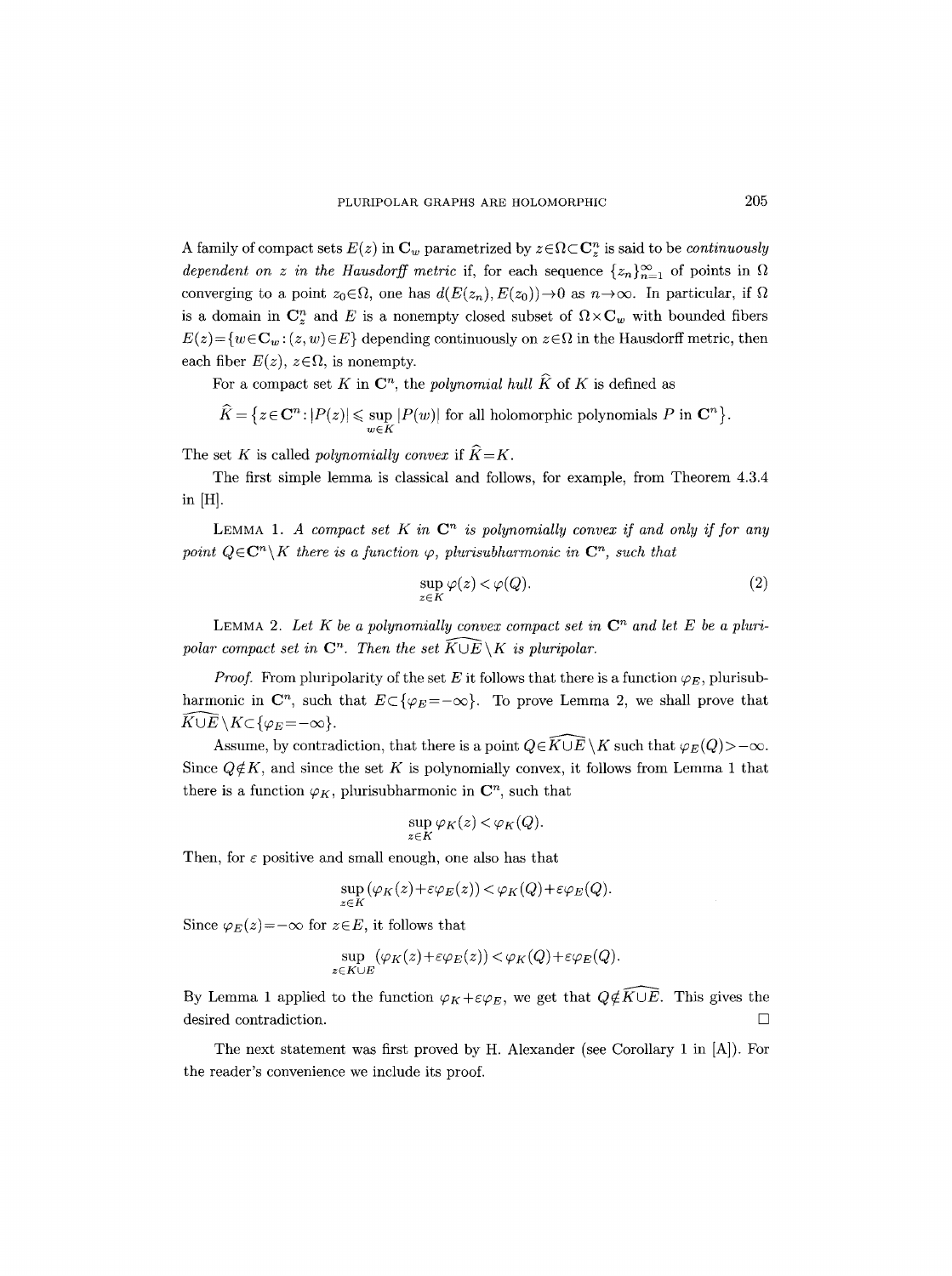LEMMA 3. Let U be a bounded domain in  $C_z \times R_u \subset C_{z,w}^2$   $(w=u+iv)$  and let  $g:bU \rightarrow \mathbf{R}_v$  be a continuous function. Then  $U \subset \pi(\widehat{\Gamma(g)})$ , where  $\Gamma(g)$  is the graph of g and  $\pi: \mathbb{C}_{z,w}^2 \to \mathbb{C}_z \times \mathbb{R}_u$  *is the projection.* 

*Proof.* Consider an approximation of the domain  $U$  by an increasing sequence  ${U_n}_{n=1}^{\infty}$  of domains with smooth boundary. Further, consider a sequence of smooth functions  $\{g_n\}_{n=1}^{\infty}$ ,  $g_n: bU_n \to \mathbf{R}_v$ , which approximate the function g, i.e.  $\Gamma(g_n) \to \Gamma(g)$ in the Hausdorff metric. Then it follows from the definition of polynomial hull that  $\limsup_{n\to\infty}\widehat{\Gamma(g_n)}\subset\widehat{\Gamma(g)}$ , where convergence is understood to be in the Hausdorff metric. Hence, it is enough to prove the statement of Lemma 3 in the case where the domain U has a smooth boundary and the function  $q$  is smooth.

Now we argue by contradiction and suppose that there is a point  $Q \in U \setminus \pi(\widehat{\Gamma(g)})$ . Without loss of generality, we may assume that Q is the origin O in  $C_z \times R_u$ . We know by Browder [B] that  $\widetilde{H}^2(\Gamma(q), \mathbf{C})=0$  (here  $\widetilde{H}^2(\Gamma(q), \mathbf{C})$  is the second Cech cohomology group with complex coefficients). Then, by Alexander duality (see, for example [Sp, p. 296]), we get

$$
H_1(\mathbf{C}_{z,w}^2 \backslash \widehat{\Gamma(g)}, \mathbf{C}) = \widecheck{H}^2(\widehat{\Gamma(g)}, \mathbf{C}) = 0
$$

(here  $H_1(\mathbf{C}_{z,w}^2\backslash\widehat{\Gamma(g)}, \mathbf{C})$  is the first singular homology group with complex coefficients). On the other hand, since  $O\in U\backslash \widehat{\Gamma(g)}$ , it follows that the curve  $\gamma_R$  consisting of the segment  $\{(z, u+iv): z=0, u=0, -R\leq v\leq R\}$  and the half-circle  $\{(z, w): z=0, w=Re^{i\theta},\}$  $-\frac{1}{2}\pi \leq \theta \leq \frac{1}{2}\pi$  does not intersect the set  $\widehat{\Gamma(g)}$  for R big enough. Moreover, the linking number of  $\Gamma(g)$  and  $\gamma_R$  is not equal to zero. Therefore,  $H_1(\mathbf{C}_{z,w}^2\setminus\widehat{\Gamma(g)}, \mathbf{C})\neq 0$ . This is a contradiction, and the lemma follows.  $\Box$ 

LEMMA 4. Let U be a simply-connected domain in  $\mathbf{C}_z$  and let  $f(z)=u(z)+iv(z)$ :  $U\rightarrow{\bf{C}}_w$  be a function such that both  $u(z)$  and  $v(z)$  are harmonic in U. If the graph  $\Gamma(f)$ *of the function f is a pluripolar subset of*  $C_{z,w}^2$ , then f is holomorphic.

*Proof.* If f is not holomorphic, we argue by contradiction and suppose that the set  $\Gamma(f)$  is pluripolar. Then there is a function  $\varphi$ , plurisubharmonic in  $\mathbb{C}_{z,w}^2$ , such that  $\Gamma(f) \subset {\varphi=-\infty}$ . Let  $\tilde{v}$  be the harmonic conjugate function to u in the domain U such that  $\tilde{v}(z_0)=v(z_0)$  for some fixed point  $z_0\in U$ . Then the set  $\{z\in U:\tilde{v}(z)+\varepsilon=v(z)\}\$  is nonempty and consists of real-analytic curves for all  $\varepsilon$  small enough. Therefore, each of the holomorphic curves

$$
\Gamma_{\varepsilon} = \{(z, w) : z \in U, w = u(z) + i(\tilde{v}(z) + \varepsilon)\}
$$

intersects the set  $\Gamma(f) \subset \{\varphi = -\infty\}$  in real-analytic curves. Since a real-analytic curve is not polar (see, e.g., [T, Theorem II.26, p. 50]), it follows that  $\Gamma_{\varepsilon} \subset {\varphi=-\infty}$  for all  $\varepsilon$ small enough. This implies that  $\varphi \equiv -\infty$  in  $C_{z,w}^2$  and gives the desired contradiction.  $\square$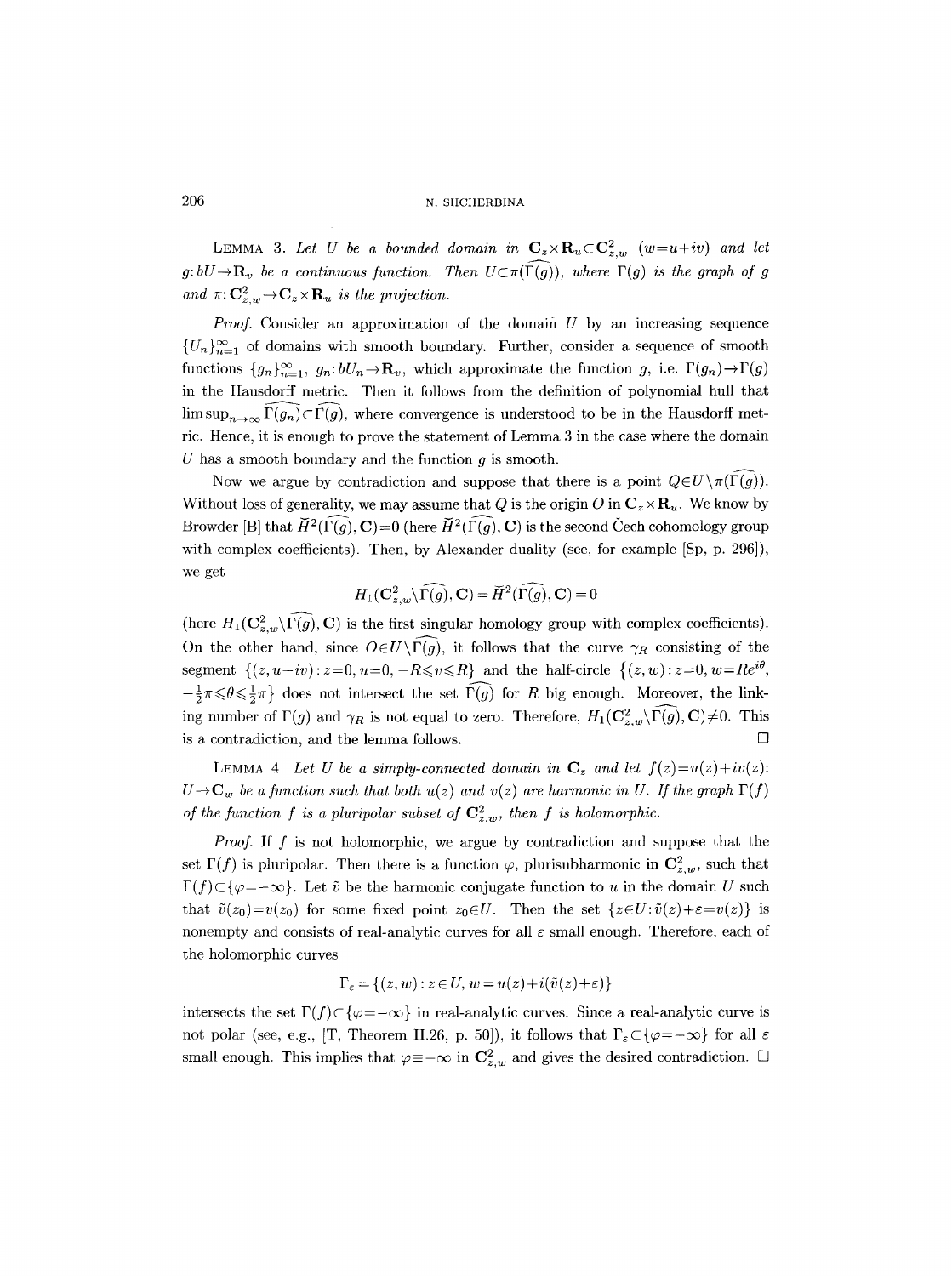## **3. Proof of the theorem and the corollary**

*Proof of the theorem.* If the function f is holomorphic, then the same argument as in the proof of Lemma 4 shows that  $\Gamma(f)$  is pluripolar. Namely, the function

$$
\varphi(z_1, ..., z_{n+1}) = \log |z_{n+1} - f(z_1, ..., z_n)|
$$

is plurisubharmonic in  $\Omega \times \mathbf{C}$  and  $\Gamma(f)=\{\varphi=-\infty\}$ . Therefore, the set  $\Gamma(f)$  is pluripolar in  $\mathbf{C}^{n+1}$ .

Suppose now that the graph  $\Gamma(f)$  of f is pluripolar. To prove that f is holomorphic we consider two cases.

(1) *The special case n*=1. In this case  $\Omega$  is a domain in  $\mathbf{C}_z$ , and  $f(z)=u(z)+iv(z)$ :  $f_{\text{f}}(t) \to \infty$  is a continuous function such that its graph is pluripolar. Since holomorphicity is a local property, we can restrict ourselves to the case when  $\Omega$  is a disk in  $\mathbb{C}_z$ ; moreover, to simplify our notation, we can assume without loss of generality that  $\Omega = \Delta = \{z : |z| < 1\}$ is the unit disk and that the function f is continuous on its closure  $\bar{\Delta}$ . It follows from Lemma 4 that either the function  $f$  is holomorphic or at least one of the functions  $u$ and  $v$  is not harmonic. Since both cases can be treated in the same way, we can, to get a contradiction, assume that the function  $u$  is not harmonic. Denote by  $\tilde{u}$  the solution of the Dirichlet problem on  $\Delta$  with boundary data u. Since u is not harmonic, one has that  $\tilde{u} \neq u$  in  $\Delta$ . Without loss of generality we can assume that

$$
u(z_0) < \tilde{u}(z_0) \tag{3}
$$

for some  $z_0 \in \Delta$ . Let

$$
C = \max\left\{\sup_{z \in \bar{\Delta}} |u(z)|, \sup_{z \in \bar{\Delta}} |v(z)|\right\}.
$$

Consider the set

$$
K = \{ (z, w) \in \bar{\Delta} \times \mathbf{C}_w : \tilde{u}(z) \leqslant u \leqslant 3C, \, |v| \leqslant C \}.
$$

LEMMA 5. *The set K is polynomially convex.* 

*Proof.* To prove polynomial convexity of K we use Lemma 1. Consider an arbitrary point  $(z^*, w^*) \in \mathbb{C}_{z,w}^2 \backslash K$ . If the point  $(z^*, w^*)$  belongs to the set

$$
A_1 = \{(z, w) \in \mathbb{C}^2_{z,w} : |z| > 1 \text{ or } u > 3C \text{ or } |v| > C\},\
$$

then inequality (2) will be satisfied for the point  $Q=(z^*, w^*)$  and the function

$$
\varphi_1(z, w) = \max\{|z| - 1, u - 3C, |v| - C\}
$$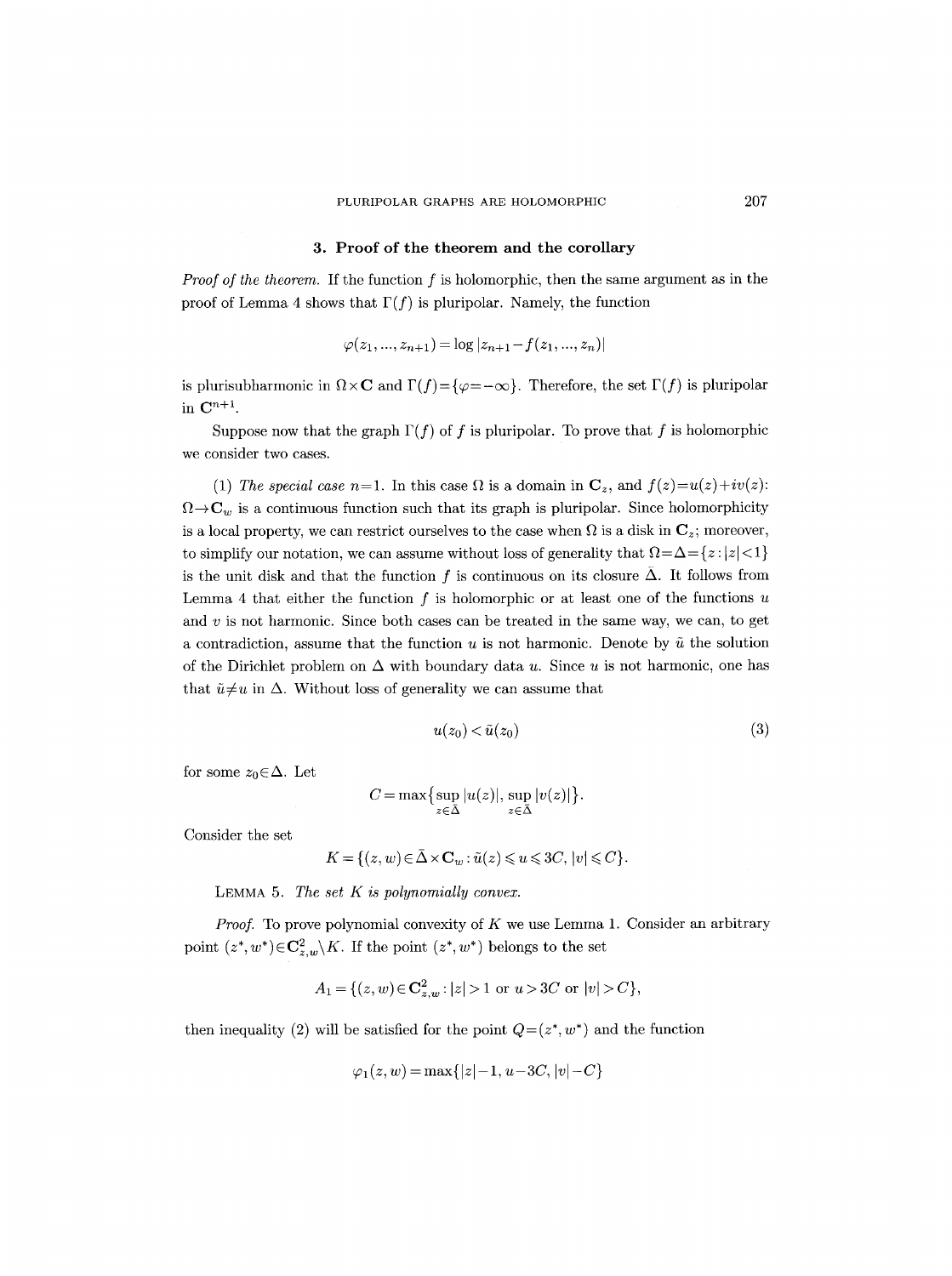plurisubharmonic in  $\mathbf{C}_{z,w}^2$ .

If the point  $(z^*, w^*)$ ,  $w^* = u^* + iv^*$ , belongs to the set

$$
A_2 = \{(z, w) \in \bar{\Delta} \times \mathbf{C}_w : u < \tilde{u}(z)\},\
$$

then  $u^*<\tilde{u}(z^*)$ . Let  $\varepsilon=\frac{1}{3}(\tilde{u}(z^*)-u^*)$  and consider a function  $\tilde{u}_{\varepsilon}$  harmonic on the whole of  $\mathbf{C}_z$  such that  $\max_{z \in \bar{\Delta}} |\tilde{u}(z)-\tilde{u}_{\varepsilon}(z)| < \varepsilon$ . Since for  $(z, w) \in K$  one has  $u \geq \tilde{u}(z) \geq \tilde{u}_{\varepsilon}(z)-\varepsilon$ , and since  $u^* = \tilde{u}(z^*)-3\varepsilon < \tilde{u}_{\varepsilon}(z^*)-2\varepsilon$ , it follows that inequality (2) will be satisfied for the point  $Q=(z^*,w^*)$  and the function

$$
\varphi_2(z,w) = \tilde{u}_{\varepsilon}(z) - u
$$

plurisubharmonic in  $\mathbf{C}_{z,w}^2$ .

Since  $C_{z,w}^2 \backslash K = A_1 \cup A_2$ , we conclude from Lemma 1 that the set K is polynomially convex. This completes the proof of Lemma 5.  $\Box$ 

Consider now the domain

$$
U = \{(z, u) \in \Delta \times \mathbf{R}_u : u(z) < u < u(z) + 2C\}
$$

in  $\mathbf{C}_z \times \mathbf{R}_u$  and the real-valued function  $g(z, u) = v(z)$  on *bU*. Since  $\sup_{z \in \bar{\Delta}} |u(z)| \leq C$ , one has  $\sup_{z\in\bar{\Delta}}|\tilde{u}(z)|{\leq}C$  and hence  $\tilde{u}(z){\leq}u(z)+2C{\leq}3C$ . It then follows from the definitions of U and g that the graph  $\Gamma(g)$  of the function g is contained in the set  $\Gamma(f) \cup K$ . Therefore, we get  $\widehat{\Gamma(g)} \subset \widehat{\Gamma(f)} \cup K$ . Since, by Lemma 3,  $\pi(\widehat{\Gamma(g)}) \supset U$ , we conclude that

$$
\pi(\widehat{\Gamma(f)\cup K}) \supset U. \tag{4}
$$

Consider the following open subset of  $U$ :

$$
\tilde{U} = \{(z, u) \in \Delta \times \mathbf{R}_u : u(z) < u < \tilde{u}(z)\}.
$$

Inequality (3) obviously implies that the set  $\tilde{U}$  is nonempty. Since, by the definition of the sets K and  $\widetilde{U}$ ,  $\pi(K) \cap \widetilde{U} = \varnothing$ , it follows from (4) that

$$
\pi(\widehat{\Gamma(f)\cup K}\setminus K)\supset \widetilde{U}.\tag{5}
$$

Since, by our assumption, the graph  $\Gamma(f)$  of f is pluripolar, we conclude from Lemma 2 and Lemma 5 that the set  $\widehat{\Gamma(f)} \cup K \setminus K$  is pluripolar, i.e.

$$
\widehat{\Gamma(f)\cup K}\setminus K\subset\{\varphi=-\infty\}\tag{6}
$$

for some plurisubharmonic function  $\varphi$ .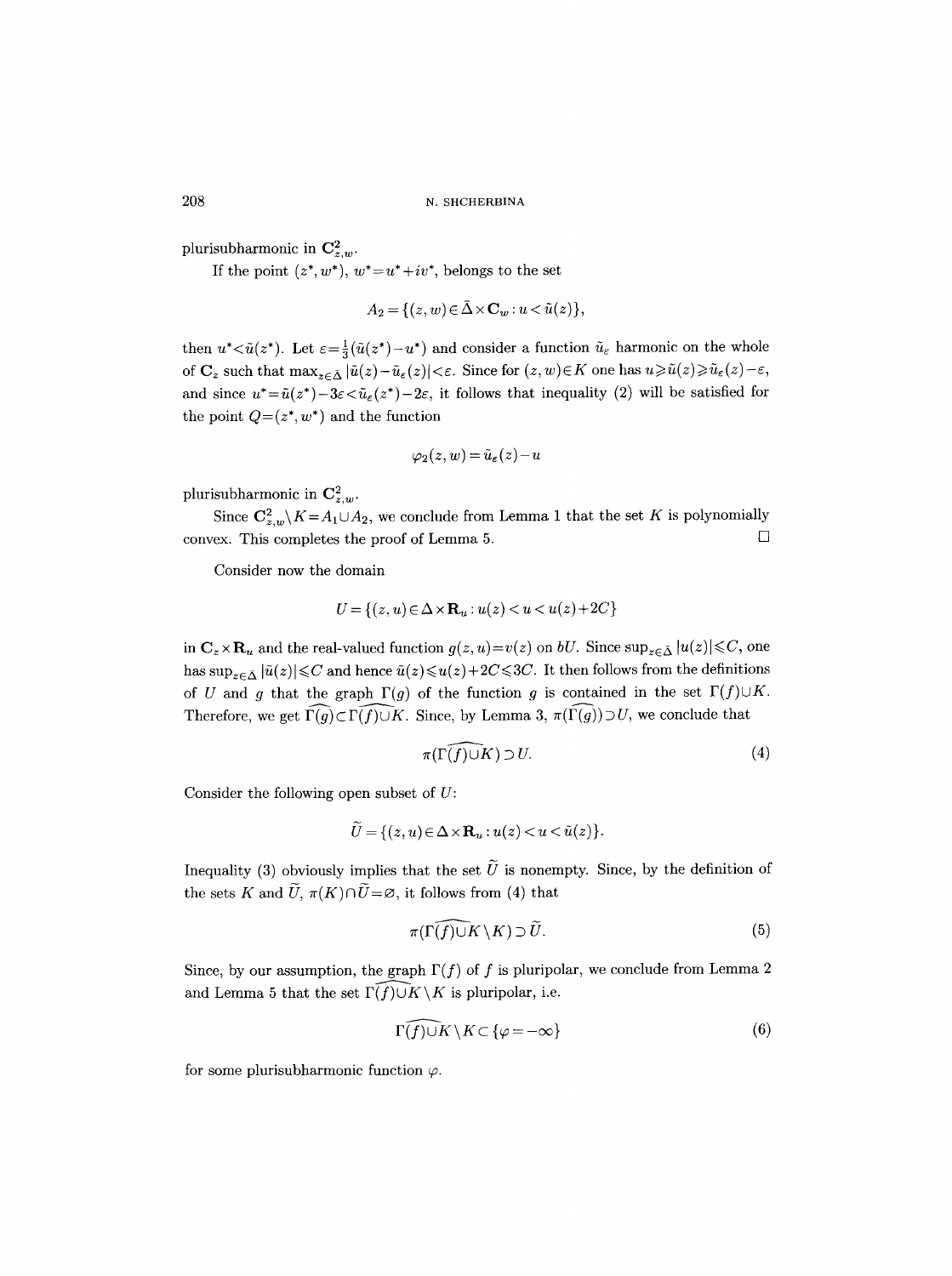From (3) one has that there is a neighbourhood V of the point  $z_0$  in  $\mathbb{C}_z$  such that

$$
u(z) < \tilde{u}(z) \tag{7}
$$

for all  $z \in V$ . For each  $a \in \mathbb{C}$  consider the complex line  $l_a = \{(z, w) \in \mathbb{C}^2 : z = a\}$  and the set

$$
E_a = (\widehat{\Gamma(f)} \cup K \setminus K) \cap l_a.
$$

It follows from (5) and (7) that for  $a \in V$  the projection of  $E_a$  on the real line  $l_a \cap \{v=0\}$ contains an open segment. Since a polar set in C has Hausdorff dimension zero (see, e.g.,  $[T, Theorem III.19, p. 65]$ , it cannot be projected on an open segment in **R**. Therefore, the set  $E_a$  is not polar. It then follows from (6) that  $\varphi \equiv -\infty$  on  $l_a$ . Since this argument holds true for all  $a \in V$ , we conclude that  $\varphi \equiv -\infty$  on  $\mathbb{C}_{z,w}^2$ . This contradiction proves the theorem in the case  $n=1$ .

(2) *The general case.* Let  $k \in \{1, 2, ..., n\}$ . For each  $\mathbf{a} = (a_1, a_2, ..., a_n) \in \Omega$  consider the function

$$
f_k^{\mathbf{a}}(z_k) = f(a_1, ..., a_{k-1}, z_k, a_{k+1}, ..., a_n)
$$

defined on the domain

$$
\Omega_k^{\mathbf{a}} = \Omega \cap \{z_1 = a_1, ..., z_{k-1} = a_{k-1}, z_{k+1} = a_{k+1}, ..., z_n = a_n\} \subset \mathbf{C}_{z_k}.
$$

Since, by our assumptions, the set  $\Gamma(f)$  is pluripolar, there is a function  $\varphi$ , plurisubharmonic in  $\mathbb{C}^{n+1}$ , such that  $\Gamma(f) \subset \{ \varphi = -\infty \}$ . For all points a except for a pluripolar set in  $\mathbb{C}^n$  one obviously has that the function

$$
\varphi_k^{\mathbf{a}}(z_k, z_{n+1}) = \varphi(a_1, ..., a_{k-1}, z_k, a_{k+1}, ..., a_n, z_{n+1})
$$

is not identically equal to  $-\infty$  in  $\mathbb{C}^2_{z_k,z_{n+1}}$ . For all such points **a** we can use the argument from case (1) and conclude from the continuity of the function  $f_k^{\mathbf{a}}: \Omega_k^{\mathbf{a}} \to \mathbf{C}_{z_{n+1}}$ and from the inclusion  $\Gamma(f_k^a) \subset {\{\varphi_k^a = -\infty\}}$  that the function  $f_k^a$  is holomorphic. Since the complement of a pluripolar set is everywhere dense, it follows from continuity of  $f$ that the functions  $f_{k}^{\mathbf{a}}$  are holomorphic for all  $\mathbf{a}\in\Omega$ . This argument holds true for any  $k=1, 2, ..., n$ , so we conclude from the classical Hartogs theorem on separate analyticity that the function f is holomorphic. The proof of the theorem is now completed.  $\Box$ 

*Proof of the corollary.* Since, by our assumption, the number  $\#E(z)$  of points in the fiber of E is bounded from above in  $\Omega$ , we can consider  $m = \max_{z \in \Omega} \#E(z)$  and then the open subset  $\mathcal{U} = \{z \in \Omega : \#E(z) = m\}$  of  $\Omega$ . Let  $z_0$  be a point of  $\mathcal U$  and let  $h_i(z)$ , i= 1, 2, ..., m, be the functions defining single-valued branches of  $E(z)$  in a neighbourhood U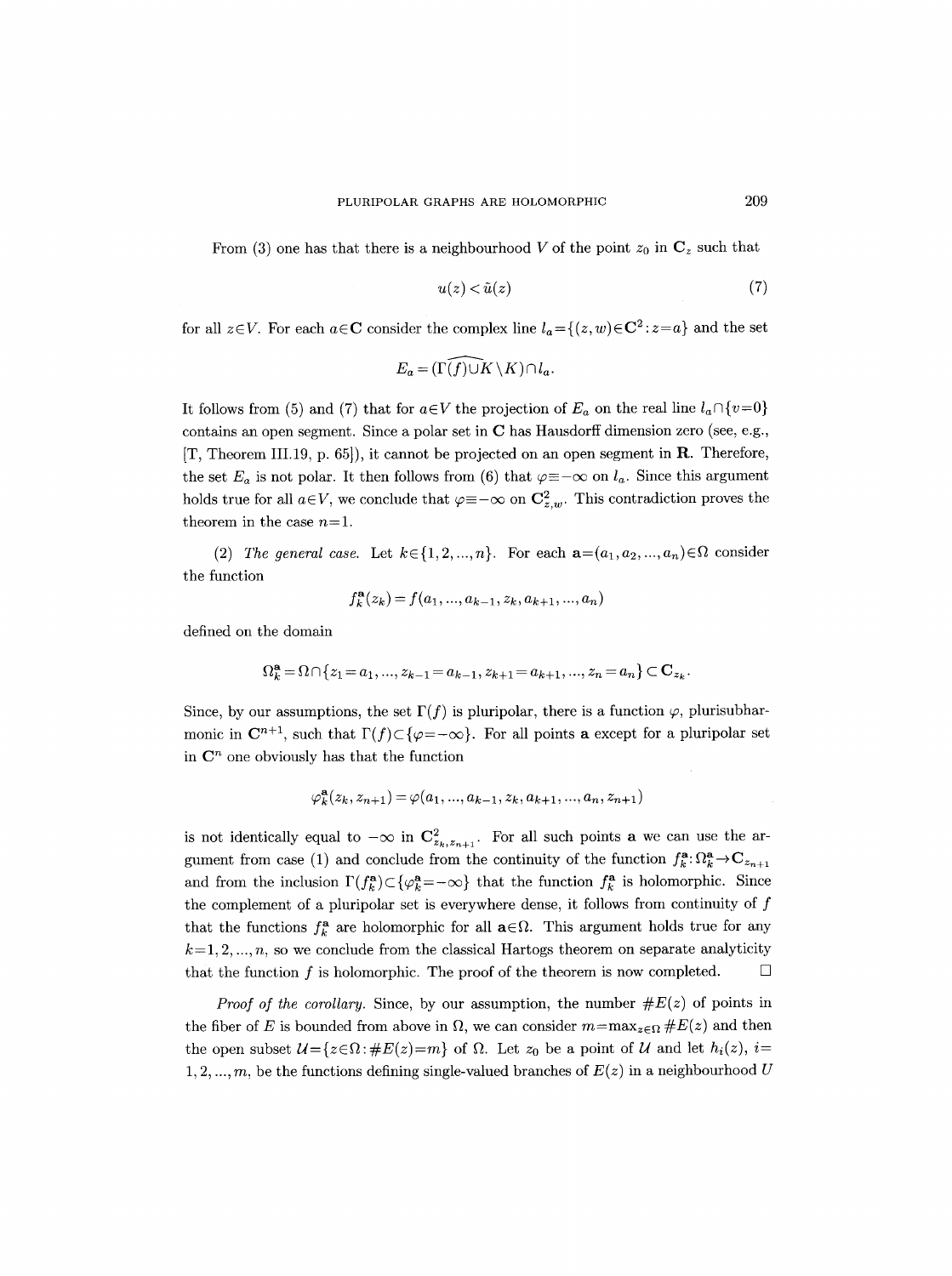of  $z_0$ . Since, by our assumption,  $E(z)$  depends continuously on  $z \in \Omega$  in the Hausdorff metric, we conclude from the theorem that the functions  $h_i(z)$  are holomorphic in U. Hence,  $F(z) = \prod_{i \neq j} (h_i(z) - h_j(z))$  is a well-defined holomorphic function in U such that for each  $z' \in b\mathcal{U} \cap \Omega$  one has  $F(z) \to 0$  as  $z \to z'$ ,  $z \in \mathcal{U}$ . Then the function

$$
\widetilde{F}(z) = \begin{cases} F(z) & \text{for } z \in \mathcal{U}, \\ 0 & \text{for } z \in \Omega \setminus \mathcal{U}, \end{cases}
$$

is continuous in  $\Omega$  and holomorphic in  $\mathcal{U} = \Omega \setminus \{z : \widetilde{F}(z) = 0\}$ . Therefore, by Radó's theorem (see, e.g. [C, p. 302]),  $\widetilde{F}$  is holomorphic in  $\Omega$ . In particular, the set  $\{z \in \Omega : \widetilde{F}(z) = 0\}$  is an analytic hypersurface.

Consider now the function

$$
\prod_{i=1}^{m} (w - h_i(z)) = w^m + a_1(z)w^{m-1} + \dots + a_m(z).
$$

Since  $a_1(z), a_2(z), ..., a_m(z)$  are symmetric functions of  $h_1(z), h_2(z), ..., h_m(z)$ , they are well defined and holomorphic in  $\mathcal{U}$ . Moreover, since  $E(z)$  depends continuously on  $z \in \Omega$  in the Hausdorff metric, these functions are locally bounded near the set  $\Omega \setminus \mathcal{U}$  $\{z: F(z)=0\}$ . It follows then from removability of analytic singularities that the functions  $a_1(z), a_2(z), ..., a_m(z)$  are holomorphic in the whole of  $\Omega$ . Since, by our construction,

$$
E = \{(z, w) \in \Omega \times \mathbf{C}_w : w^m + a_1(z)w^{m-1} + \dots + a_m(z) = 0\},\
$$

the corollary follows.  $\Box$ 

*Remark.* The statement of the corollary was first proved in [Sh] for sets represented by Weierstrass pseudopolynomials by a different (and more complicated) method. It was later observed independently by the author and by A. Edigarian [E] that the methods of Chapter 4 in IN2] give a simpler proof for these sets.

## **4. Example**

We first prove the following simple lemma:

LEMMA 6. *Let f and g be holomorphic functions, defined in a neighbourhood U of a point*  $a \in \mathbb{C}_z$ *, such that*  $f(a)=g(a)$  and  $f'(a) \neq g'(a)$ . Let r be a positive number such that  $\bar{\Delta}_r(a) = \{z \in \mathbb{C}_z : |z-a| \leq r\} \subset U$  and  $f(z) \neq g(z)$  for  $z \in \bar{\Delta}_r(a) \setminus \{a\}$ . Then for all *sufficiently small*  $\epsilon > 0$  *the complex curve*  $\Sigma \subset \Delta_r(a) \times \mathbb{C}_w$  *defined by the equation* 

$$
G(z, w) \stackrel{\text{def}}{=} (w - f(z))(w - g(z)) - \varepsilon = 0 \tag{8}
$$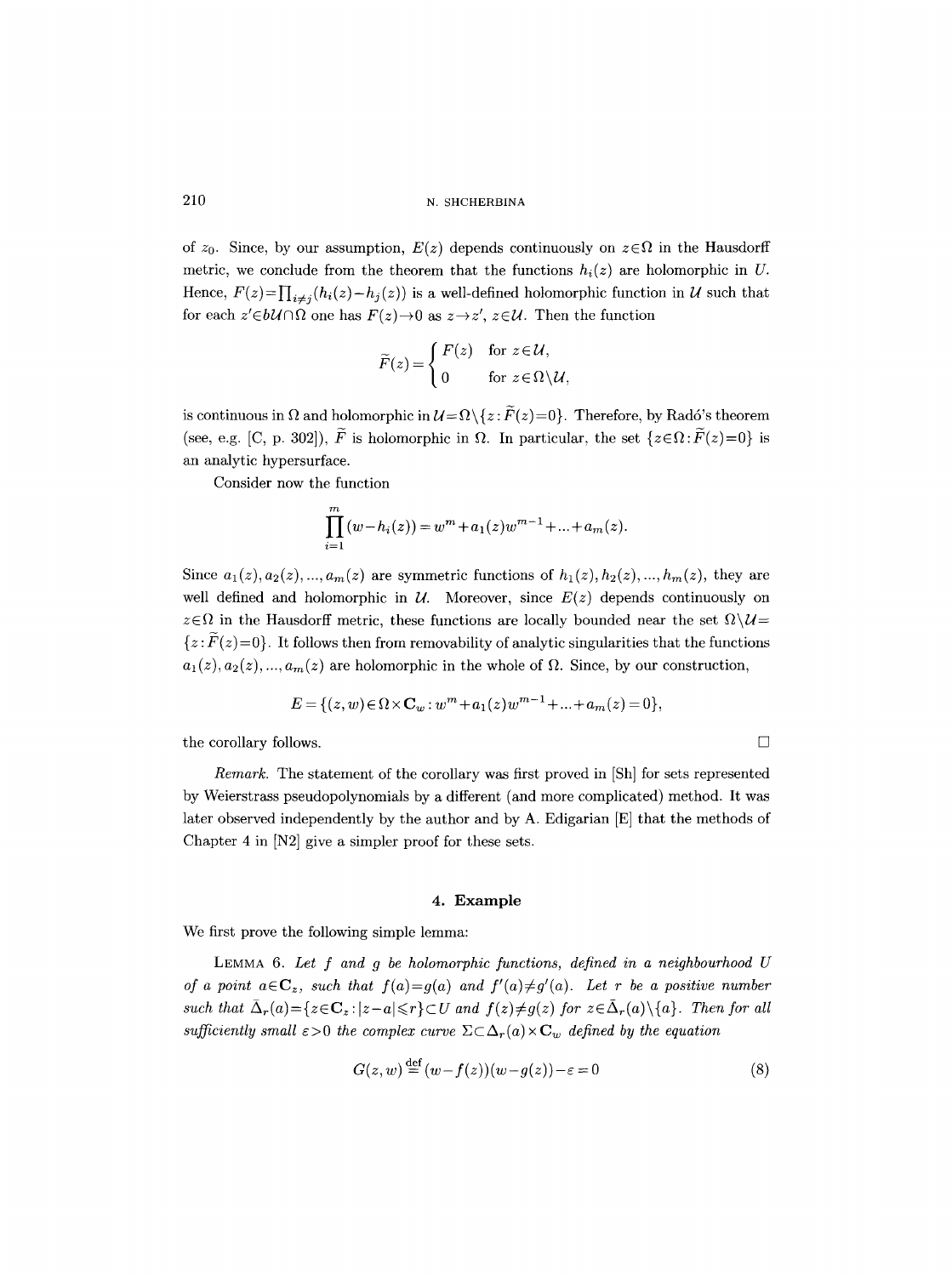*is a branched covering over the disk*  $\Delta_r(a)$  *with two branches and two branching points* 

$$
b^{\pm} = a \pm \frac{2i}{f'(a) - g'(a)} \sqrt{\varepsilon} + O(\varepsilon). \tag{9}
$$

*Proof.* Equation (8) is quadratic with respect to w, and hence  $\Sigma$  is a branched covering over  $\Delta_r(a)$  with two branches. A point b is a branching point of  $\Sigma$  if for some  $w_b$  such that  $(b, w_b) \in \Sigma$  one has  $0 = G'_w(b, w_b) = 2w_b - f(b) - g(b)$ . Therefore,  $w_b =$  $\frac{1}{2}(f(b)+g(b))$ , and then (8) implies that  $-\frac{1}{4}(f(b)-g(b))^2-\varepsilon=0$ , i.e.

$$
f(b) - g(b) = \pm 2i\sqrt{\varepsilon}.\tag{10}
$$

Hence, in view of our choice of r,  $b \rightarrow a$  as  $\varepsilon \rightarrow 0$ . Then, using Taylor expansions of f and g at the point a, we conclude from (10) and the assumption  $f(a)=g(a)$  that  $(f'(a)-g'(a))(b-a)+O(|b-a|^2) = \pm 2i\sqrt{\varepsilon}$ . Finally, the assumption  $f'(a) \neq g'(a)$  implies that

$$
b-a = \pm \frac{2i}{f'(a)-g'(a)} \sqrt{\varepsilon} + O(|b-a|^2) = \pm \frac{2i}{f'(a)-g'(a)} \sqrt{\varepsilon} + O(\varepsilon).
$$

*Construction of the set E.* Let  $\varrho$  be a smooth real-valued function defined on the segment  $[0, 1]$  such that

$$
\varrho(t) = \begin{cases} 1 & \text{for } 0 \leqslant t \leqslant \frac{1}{3}, \\ \text{decreasing} & \text{for } \frac{1}{3} < t < \frac{2}{3}, \\ 0 & \text{for } \frac{2}{3} \leqslant t \leqslant 1. \end{cases}
$$

Consider the set

$$
E_1 = \{ (z, w) \in \tilde{\Delta} \times \mathbf{C}_w : w^2 = \varrho(|z|) z \},\
$$

where, as above,  $\Delta = \{z \in \mathbb{C}_z : |z| < 1\}$  is the unit disk. This set has two branches over the disk  $\Delta_{2/3}(0)$  with one branching point at  $z=0$ . The branches are glued to each other along the circle  $A = \{(z, w): |z| = \frac{2}{3}, w = 0\}$  and become one branch  $\{(z, w): w = 0\}$ for  $\frac{2}{3} \le |z| \le 1$ . Consider some points  $A_1 = (a_1, 0)$  and  $A_3 = (a_3, \sqrt{a_3})$  of  $E_1$  and a point  $A_2=(a_2, C)$  with  $a_1, a_2, a_3$  and C real and positive such that  $\frac{2}{3} < a_1 < 1, 0 < a_3 < \frac{1}{3}$  and  $a_3 < a_2 < a_1$ . Further, consider the complex line  $\mathcal{L}'$  passing through the points  $A_2$  and  $A_1$ , and the complex line  $\mathcal{L}''$  passing through the points  $A_2$  and  $A_3$ . Let  $a_1$ ,  $a_2$  and  $a_3$  be already chosen and consider C so big that the line  $\mathcal{L}''$  intersects  $E_1$  in two points  $A_3$ and  $A'_3 = (a'_3, -\sqrt{a'_3})$ , with  $a'_3$  real such that  $0 < a'_3 < a_3$ , and the line  $\mathcal{L}'$  intersects  $E_1$ only at the point  $A_1$ . The set E will be constructed as a small deformation of the set  $E_1\cup((\mathcal{L}'\cup\mathcal{L}'')\cap(\bar{\Delta}\times\mathbf{C}_w))$  near the points  $A_k$ ,  $k=1,2,3$ , that creates, as in Lemma 6, two branching points instead of each self-intersection point.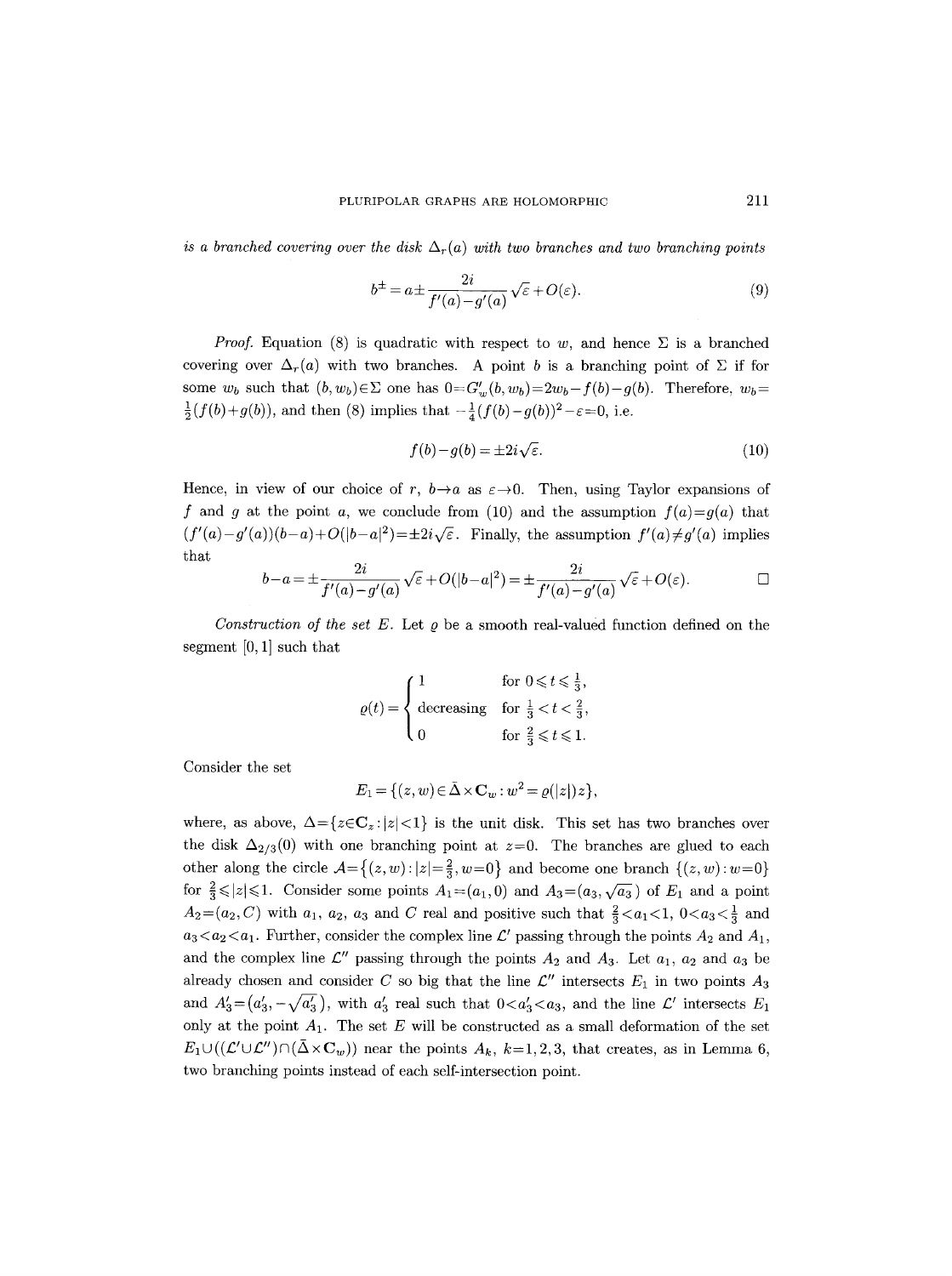Let  $r>0$  be so small that the disks  $\bar{\Delta}_1=\bar{\Delta}_r(a_1), \bar{\Delta}_2=\bar{\Delta}_r(a_2)$  and  $\bar{\Delta}_3=\bar{\Delta}_r(a_3)$  neither intersect each other nor the circle  $\{|z|=\frac{2}{3}\}\$  and, moreover, do not contain the point  $a'_3$ . Denote by  $\mathcal{E}_1$  the set  $(E_1\cup\mathcal{L}')\cap(\Delta_1\times\mathbb{C}_w)$ , by  $\mathcal{E}_2$  the set  $(\mathcal{L}'\cup\mathcal{L}'')\cap(\Delta_2\times\mathbb{C}_w)$  and by  $\mathcal{E}_3$ the connected component of the set  $(E_1 \cup \mathcal{L}'') \cap (\Delta_3 \times \mathbb{C}_w)$  containing the point  $A_3$ . Then each of the sets  $\mathcal{E}_k$ ,  $k=1, 2, 3$ , is the union of the graphs of two holomorphic functions  $f_k^j$ ,  $j=1, 2$ , having the same value and different derivatives, both of them real (which is easy to check by direct calculation) at the center of the respective disk  $\Delta_k$ . Therefore, we can apply Lemma 6 to each of these sets and, if  $\varepsilon$  is small enough, we will get branched coverings  $\Sigma_1$ ,  $\Sigma_2$  and  $\Sigma_3$  over the disks  $\Delta_1$ ,  $\Delta_2$  and  $\Delta_3$ , respectively, with two branches and two branching points contained in the smaller disks  $\Delta'_1 = \Delta_{r/3}(a_1), \Delta'_2 = \Delta_{r/3}(a_2)$  and  $\Delta'_{3}=\Delta_{r/3}(a_{3})$ . Moreover, since for each  $k=1, 2, 3$  the derivatives at the centers of the disks  $\Delta_k$  of the functions  $f_k^j$ , j=1, 2, are real, we conclude from (9) that one of the two branching points contained in  $\Delta'_{k}$  is contained in the half-disk  $\{z \in \Delta'_{k} : \text{Im } z > 0\}$ , while the other is contained in the half-disk  $\{z \in \Delta'_{k} : \text{Im } z < 0\}$ . Since both branching points of each set  $\Sigma_k$  are contained in the respective disk  $\Delta'_k$ , the set  $\Sigma_k \cap ((\Delta_k \backslash \Delta'_k) \times \mathbf{C}_w)$  will be the union of the graphs of two holomorphic functions  $\tilde{f}_k^j$ , j=1, 2, defined on  $\Delta_k\backslash \Delta'_k$ and, moreover, if  $\varepsilon$  is small enough, then each function  $\tilde{f}^j_k$  will be close enough to the corresponding function  $f_k^j$ . Define the functions

$$
\hat{f}^j_k(z) = \varrho\bigg(\frac{|z-a_k|}{r}\bigg)\tilde{f}^j_k(z) + \bigg(1-\varrho\bigg(\frac{|z-a_k|}{r}\bigg)\bigg)f^j_k(z),
$$

for  $z \in \Delta_k \backslash \Delta'_k$ ,  $k=1,2,3, j=1,2$ . Let  $\widetilde{\Sigma}_k$  be the union of the graphs of  $\hat{f}_k^1$  and  $\hat{f}_k^2$ . Now we can define the set  $E$  as

$$
E = \left( \left( E_1 \cup \left( \left( \mathcal{L}' \cup \mathcal{L}'' \right) \cap \left( \tilde{\Delta} \times \mathbf{C}_w \right) \right) \right) \setminus \bigcup_{k=1}^3 \mathcal{E}_k \right) \cup \bigcup_{k=1}^3 \left( \widetilde{\Sigma}_k \cup \left( \Sigma_k \cap \left( \bar{\Delta}'_k \times \mathbf{C}_w \right) \right) \right).
$$

Define also the set  $E^{\text{reg}}$  as E with the circle A, the point  $A'_{3}$  of the transversal selfintersection of  $E$  and all the branching points of  $E$  being removed. Then, by our construction,  $E^{\text{reg}}$  is a smooth connected 2-dimensional surface transversal to the wdirection.

Note that each fiber  $E(z)$  of the set E has at most four points and that the fibers  $E(z)$  depend continuously on  $z \in \overline{\Delta}$  in the Hausdorff metric.

CLAIM 1.  $H_1(\Delta \times \mathbf{C}_w \backslash E, \mathbf{Z}) = 0$ .

*Proof.* Let a be a real positive number such that  $a_3 \le a < \frac{1}{3}$ . Consider the point  $A=(a,-\sqrt{a})\in E$  and a disk  $\overline{\mathcal{D}}_s=\{(z,w):z=a, |w+\sqrt{a}|\leqslant s\}$  so small that it intersects the set E only at the point A. We first prove that the circle  $\mathcal{C}_s = b\mathcal{D}_s$  is homological to zero in  $\Delta \times \mathbf{C}_w \backslash E$ .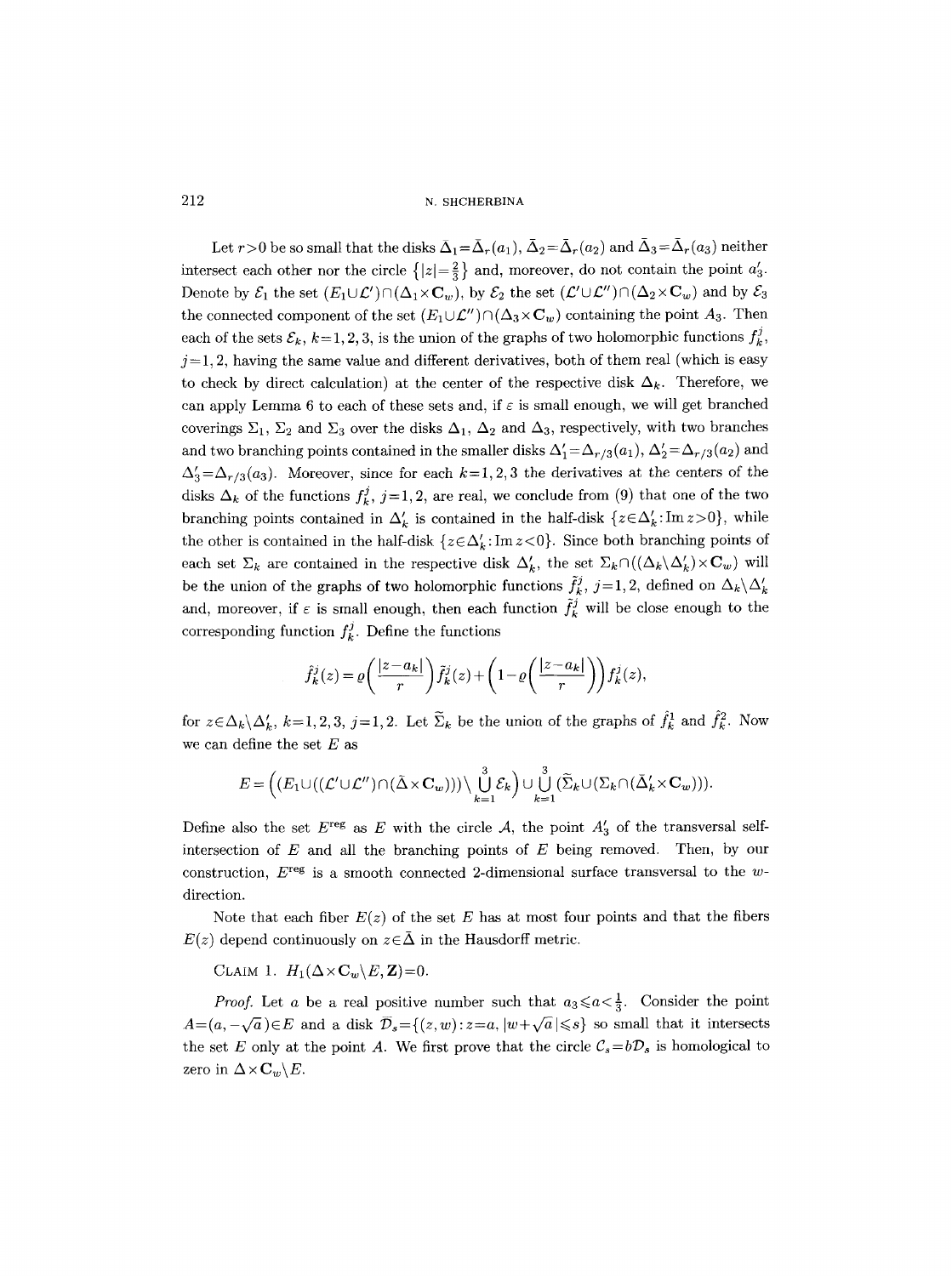Consider the curve  $z(t)$  in  $\mathbf{C}_z$  defined as

$$
z(t) = \begin{cases} a(1-t) + (a_1+r)t & \text{for } 0 \leq t \leq 1, \\ a_1 + re^{\pi i (t-1)} & \text{for } 1 < t \leq 2, \\ (a_1-r)(3-t) + (a_3+r)(t-2) & \text{for } 2 < t \leq 3, \\ a_3 + re^{\pi i (t-3)} & \text{for } 3 < t \leq 4, \\ (a_3-r)(5-t) + \frac{2}{3}(t-4) & \text{for } 4 < t \leq 5. \end{cases}
$$

If  $\pi_z \colon \mathbf{C}_{z,w}^2 \to \mathbf{C}_z$  is the projection, then the curve  $z(t)$  admits a uniquely defined lifting by  $\pi_z^{-1}$  to the piecewise smooth curve  $\gamma$  in E with the initial point A.

The curve  $\gamma$  is transversal to the w-direction and has one point of self-intersection, namely, the endpoint  $(\frac{2}{3},0)$ , where two smooth curves on the side  $\{|z|<\frac{2}{3}\}\$  meet each other.

The geometric description of the curve  $\gamma$  looks as follows. We start from the point  $A=(a,-\sqrt{a})$ , and then, over the segment  $\{z: a \leq R$ e  $z < \frac{2}{3}$ , Im  $z=0\}$ , the curve  $\gamma$  is contained in the "lower" branch of the set  $E_1$ , while over the segment  $\{z: \frac{2}{3} \leq R e \, z \leq a_1 - r,$ Im  $z=0$ ,  $\gamma$  is contained in the only branch  $\{(z,w):w=0\}$  of  $E_1$  for  $|z|>\frac{2}{3}$ . Since both branching points of  $\Sigma_1$  are contained in  $\Delta_1=\{z: |z-a_1|< r\}$ , and since only one of them is contained in the half-disk  $\{z \in \Delta_1 : \text{Im } z > 0\}$ , we conclude that over the segment  $\{z: a_1-r \leqslant \text{Re } z \leqslant a_1+r, \text{Im } z=0\}$  the curve  $\gamma$  will "change from the branch  $E_1$  to the branch  $\mathcal{L}^{\prime\prime}$ . Then, over the half-circle  $\{z: |z-a_1|=r, \text{Im } z>0\}$  and the segment  $\{z: a_2+r \leq R$ e  $z \leq a_1-r$ , Im  $z=0\}$ ,  $\gamma$  is contained in  $\mathcal{L}'$ . After that, applying the same argument as we used for the segment  $\{z: a_1-r \leq R$ e  $z \leq a_1+r$ , Im $z=0\}$ , we conclude that, over the segment  $\{z: a_2-r \leqslant \text{Re } z \leqslant a_2+r, \text{Im } z=0\}$ , the curve  $\gamma$  will "change from the branch  $\mathcal{L}'$  to the branch  $\mathcal{L}''$ . Then, over the segment  $\{z : a_3 + r \leq R$ e  $z \leq a_2 - r$ , Im  $z = 0\}$ and the half-circle  $\{z: |z-a_3|=r, \text{Im } z>0\}$ ,  $\gamma$  is contained in  $\mathcal{L}''$ . After that, the same argument as above shows that, over the segment  $\{z: a_3-r \leq R$ e $z \leq a_3+r$ , Im $z=0\}$ , the curve  $\gamma$  will "change from the branch  $\mathcal{L}''$  to the branch  $E_1$ ". And finally, over the segment  ${z: a_3+r \leqslant \operatorname{Re} z \leqslant \frac{2}{3}, \operatorname{Im} z=0}$ , the curve  $\gamma$  is contained in the "upper" branch of  $E_1$  up to the endpoint  $(\frac{2}{3},0)$ , where we meet the first part of the curve  $\gamma$  which is (for  $|z| < \frac{2}{3}$ ) contained in the "lower" branch of  $E_1$ .

For each  $z_0 \in \pi_z(\gamma)$  and each  $s > 0$ , consider the sets

$$
\Gamma_s(z_0) = \left\{ (z_0, w) : \min_{(z_0, w') \in \gamma} |w - w'| = s \right\}
$$

and

$$
\Omega_s(z_0) = \big\{ (z_0, w) : \min_{(z_0, w') \in \gamma} |w - w'| < s \big\}.
$$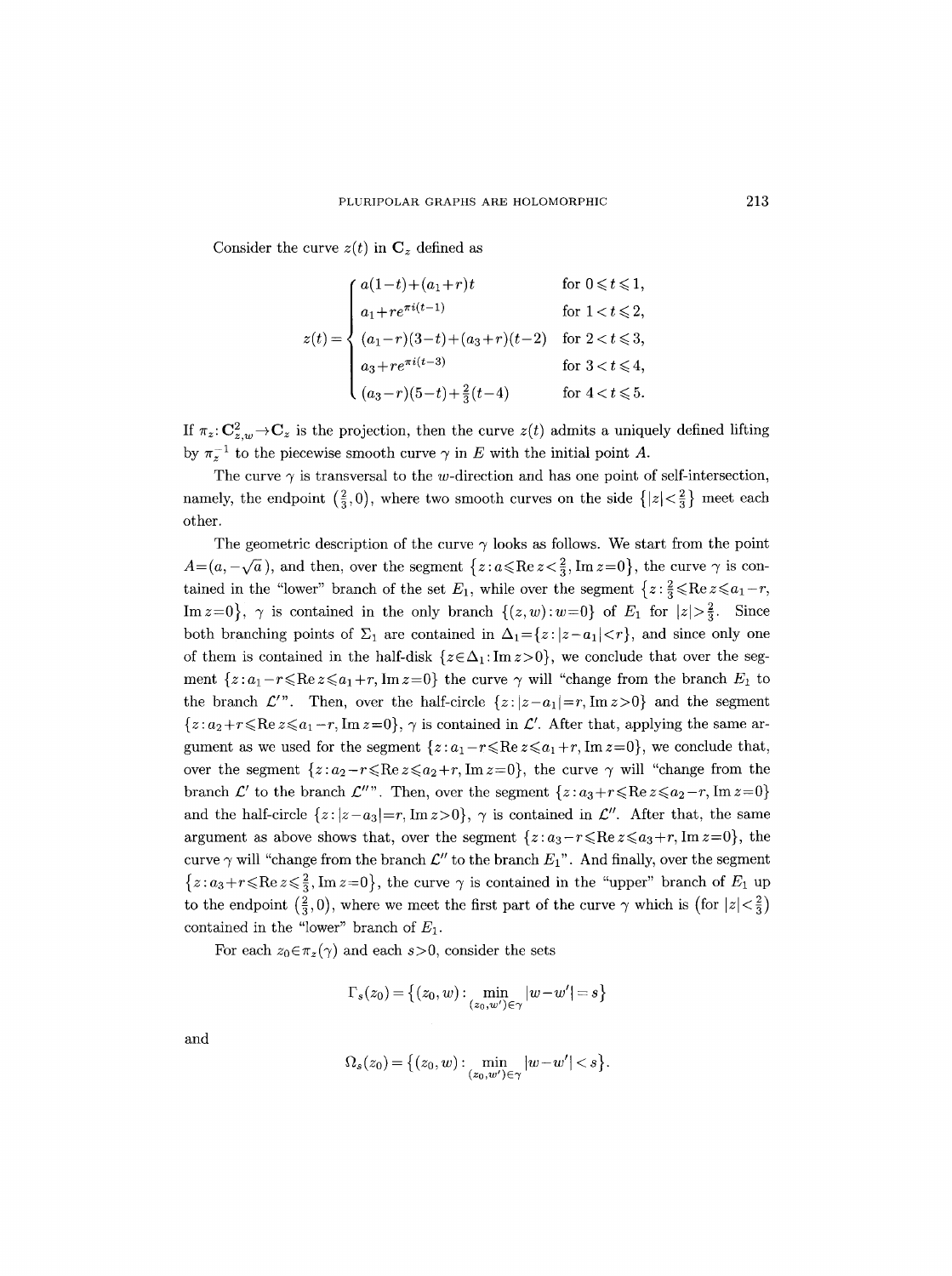Then, for s small enough, each set  $\Omega_s(z_0)$  is the union of finitely many (at most three) disks in  $\{z_0\}\times\mathbb{C}_w$ , which are disjoint if  $z_0$  is far enough from the circle  $\{|z|=\frac{2}{3}\}\$ , and is the union of two connected components, one of which is a disk and the other one is the union of two disks having nonempty intersection, if  $|z_0| < \frac{2}{3}$  and  $z_0$  is close enough to the circle  $\{|z|=\frac{2}{3}\}.$  As  $|z_0|\rightarrow\frac{2}{3}$  from the side  $\{|z|<\frac{2}{3}\},$  the centers of the two disks constituting the second connected component of  $\Omega_s(z_0)$  become closer to each other, and for  $|z_0|\geq \frac{2}{3}$  this component becomes just one disk. Each set  $\Omega_s(z_0)$  has a natural orientation induced from  $\mathbf{C}_w$  and, hence,  $\Gamma_s(z_0)= b\Omega_s(z_0)$  has also a natural orientation.

Consider the set

$$
T_s = \bigcup_{z_0 \in \pi_z(\gamma)} \Gamma_s(z_0).
$$

Since the curve  $\gamma$  is piecewise smooth, it follows from the definition of  $\Gamma_s(z_0)$  that the set  $T_s$  is a piecewise smooth surface of dimension 2 in  $\Delta \times \mathbf{C}_w$  with the boundary on the above chosen circle  $\mathcal{C}_s$ . Moreover, since  $\gamma$  is oriented, and since each set  $\Gamma_s(z_0)$  is oriented, we can also orient the surface  $T_s$ . Topologically,  $T_s$  is a torus with a disk removed,  $\mathcal{C}_s$  being the boundary of this disk. Since the curve  $\gamma \subset E$  is transversal to the w-direction, we conclude that  $T_s \subset \Delta \times C_w \backslash E$  for s sufficiently small. This implies that the homology class  $[\mathcal{C}_s]$  of the circle  $\mathcal{C}_s$  in  $H_1(\Delta \times \mathbf{C}_w \backslash E, \mathbf{Z})$  is trivial.

Now we observe that, for each point  $(z, w) \in E^{\text{reg}}$ , the circle

$$
\mathcal{C}_s(z, w) = \{(z, w') : |w - w'| = s\}
$$

is homological to zero, if  $s > 0$  is small enough. Indeed, since the set  $E^{\text{reg}}$  is connected, there is a smooth curve  $\tilde{\gamma} \subset E^{\text{reg}}$  connecting the points A and  $(z, w)$ . Then, for  $s > 0$  small enough, the set

$$
\mathcal{M}_s = \{(z, w') : |w - w'| = s, (z, w) \in \widetilde{\gamma}\}\
$$

is a smooth "cylinder" of dimension 2 which is contained in  $\Delta \times \mathbf{C}_w \setminus E$  and has its boundary on  $C_s(z, w)$  and  $C_s$ . Therefore, the circles  $C_s(z, w)$  and  $C_s$  represent the same homology class in  $H_1(\Delta \times \mathbf{C}_w \setminus E, \mathbf{Z})$ . Since  $\mathcal{C}_s$  is already proved to be homological to zero in  $\Delta \times \mathbf{C}_w \backslash E$ , it follows that  $\mathcal{C}_s(z, w)$  is also homological to zero in  $\Delta \times \mathbf{C}_w \backslash E$ .

Finally, let C be any smooth closed curve in  $\Delta \times \mathbf{C}_w \backslash E$ . Then, there is a 2-dimensional disk  $\mathcal D$  smoothly embedded into  $\Delta \times \mathbf{C}_w$  such that  $\mathcal{C} = b\mathcal{D}$ . We can assume that the disk  $\mathcal D$  is in general position, in particular, that  $\mathcal D$  intersects E in finitely many points  $\{(z_p, w_p)\}_{p=1}^k$  which are contained in  $E^{\text{reg}}$ . Without loss of generality, we can also assume that  $\mathcal D$  is parallel to the w-direction in a neighbourhood of each point  $(z_p, w_p)$ . Then the disks  $\mathcal{D}_s(z_p, w_p) = \{(z_p, w') : |w_p - w'| \leq s\}$  are contained in  $\mathcal D$  for  $s > 0$  small enough. Therefore,  $C=b\mathcal{D}$  is homological to  $\bigcup_{p=1}^k b\mathcal{D}_s(z_p, w_p)$  in  $\Delta \times \mathbf{C}_w \backslash E$ , the homology being  $\mathcal{D}\setminus\bigcup_{p=1}^k \mathcal{D}_s(z_p, w_p)$ . Since each circle  $\mathcal{C}_s(z_p, w_p) = b\mathcal{D}_s(z_p, w_p)$  is already proved to be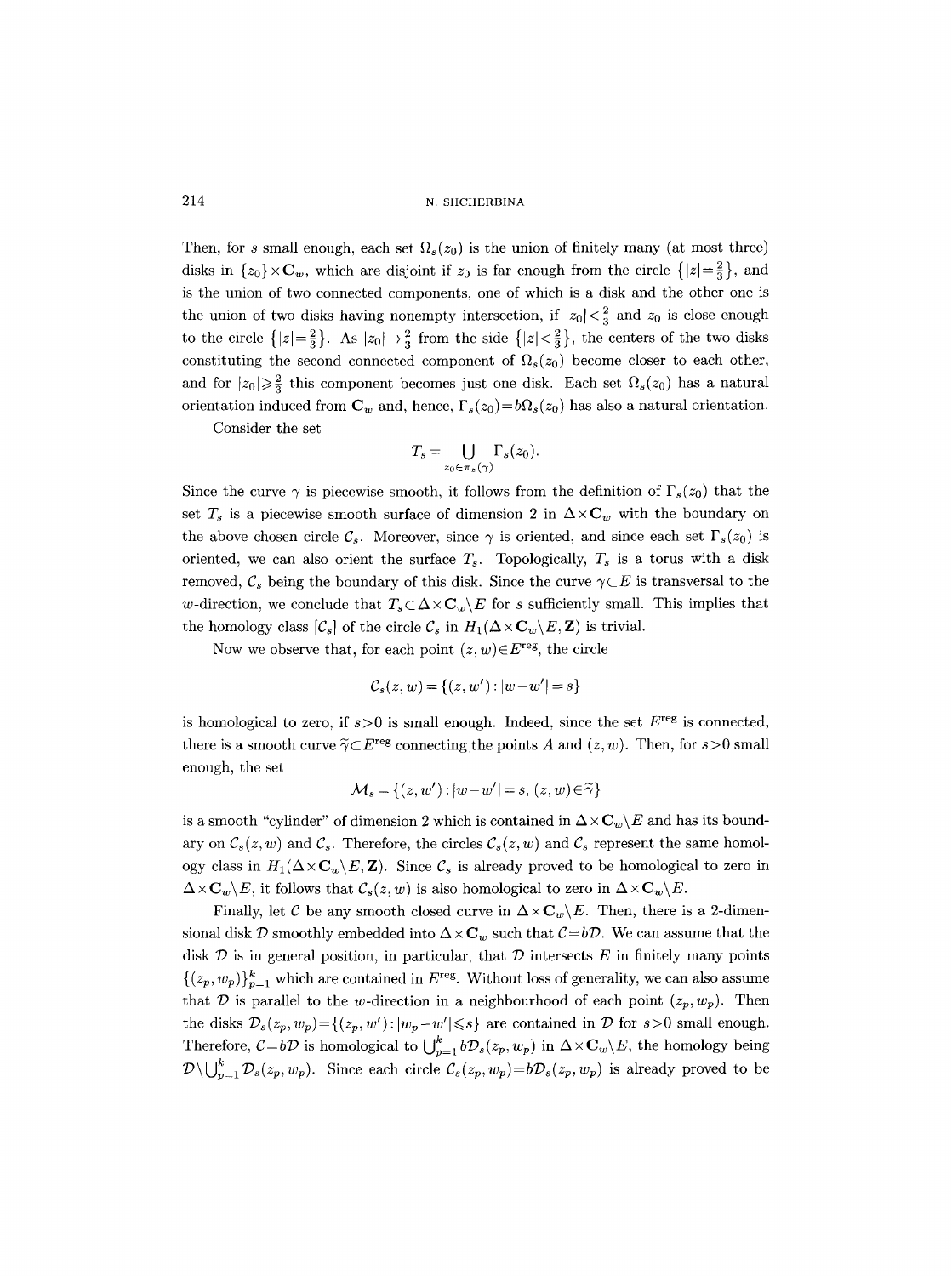homological to zero in  $\Delta \times \mathbf{C}_w \setminus E$ , we conclude that C is also homological to zero. The proof of the claim is now completed.  $\Box$ 

As an application of Claim 1 we show the following property of the set  $E$ :

CLAIM 2. *There exists a neighbourhood U(E) of the set E which does not contain*  any subset of  $\bar{\Delta} \times \mathbf{C}_w$  defined by a Weierstrass pseudopolynomial.

*Proof.* Assume, to get a contradiction, that every neighbourhood  $U(E)$  of E contains a subset defined by a Weierstrass pseudopolynomial. For  $R$  big enough consider the circle  $C_R = \{(z, w): z = 0, |w| = R\} \subset \Delta \times \mathbf{C}_w \setminus E$  oriented counterclockwise in the w-variable. Then, in view of Claim 1, there is a 2-chain S such that  $bS = \mathcal{C}_R$  and supp  $S \subset \Delta \times \mathbf{C}_w \backslash E$ . The last inclusion implies that there exists a neighbourhood  $U(E)$  of E such that  $\text{supp }S\cap U(E)=\varnothing$ . By our assumption, there is a subset  $\overline{E}$  of  $U(E)$  which is defined by a Weierstrass pseudopolynomial, i.e. it has the form (1) with  $a_1(z), a_2(z), ..., a_m(z)$ being continuous functions. Since supp  $S \cap \widetilde{E} = \varnothing$ , the homology class  $[\mathcal{C}_R]$  of the circle  $\mathcal{C}_R$ in  $H_1(\Delta \times \mathbf{C}_w \setminus \widetilde{E}, \mathbf{Z})$  is trivial. Consider the continuous map  $\Phi: \Delta \times \mathbf{C}_w \setminus \widetilde{E} \to S^1$  defined by

$$
\Phi(z, w) = \frac{w^m + a_1(z)w^{m-1} + \dots + a_m(z)}{|w^m + a_1(z)w^{m-1} + \dots + a_m(z)|}.\tag{11}
$$

Then, on one hand,  $[\mathcal{C}_R]=0$  in  $H_1(\Delta \times \mathbf{C}_w \setminus \widetilde{E}, \mathbf{Z})$  and, hence,  $\Phi_*(\mathcal{C}_R)=0$  in  $H_1(S^1, \mathbf{Z})$ . On the other hand, the term  $w^m$  in the numerator of formula (11) will dominate for  $(z, w) \in \mathcal{C}_R$ , if R is big enough. Therefore, the degree of the restriction of  $\Phi$  to  $\mathcal{C}_R$  (it is a map from  $S^1$  to  $S^1$ ) is equal to m. Hence,  $\Phi_*([\mathcal{C}_R])=m[S^1]\neq 0$  in  $H_1(S^1,\mathbf{Z})$ . This gives the desired contradiction and proves the claim.  $\Box$ 

#### **References**

- [A] ALEXANDER, H., Linking and holomorphic hulls. *J. Differential Geom.,* 38 (1993), 151-160.
- [B] BROWDER, A., Cohomology of maximal ideal spaces. *Bull. Amer. Math. Soc.,* 67 (1961), 515-516.
- [C] CHIRKA, E.M., *Complex Analytic Sets.* "Nauka", Moscow, 1985 (Russian); English translation: Mathematics and its Applications (Soviet Series), 46. Kluwer, Dordrecht, 1989.
- [CH] CHIRKA, E. M. & HENKIN, G. M., Boundary properties of holomorphic functions of several complex variables, in *Current Problems in Mathematics,* 4, pp. 12-142. Akad. Nauk SSSR Vsesoyuz. Inst. Nauchn. i Tekhn. Inform., Moscow, 1975 (Russian).
- [E] EDIGARIAN, A., Graphs of multifunctions. *Math. Z.*, 250 (2005), 145-147.
- [H] HORMANDER, L., *An Introduction to Complex Analysis in Several Variables,* 3rd edition. North-Holland Mathematical Library, 7. North-Holland, Amsterdam, 1990.
- [J] JOSEFSON, B., On the equivalence between locally polar and globally polar sets for plurisubharmonic functions on C<sup>n</sup>. Ark. Mat., 16 (1978), 109-115.